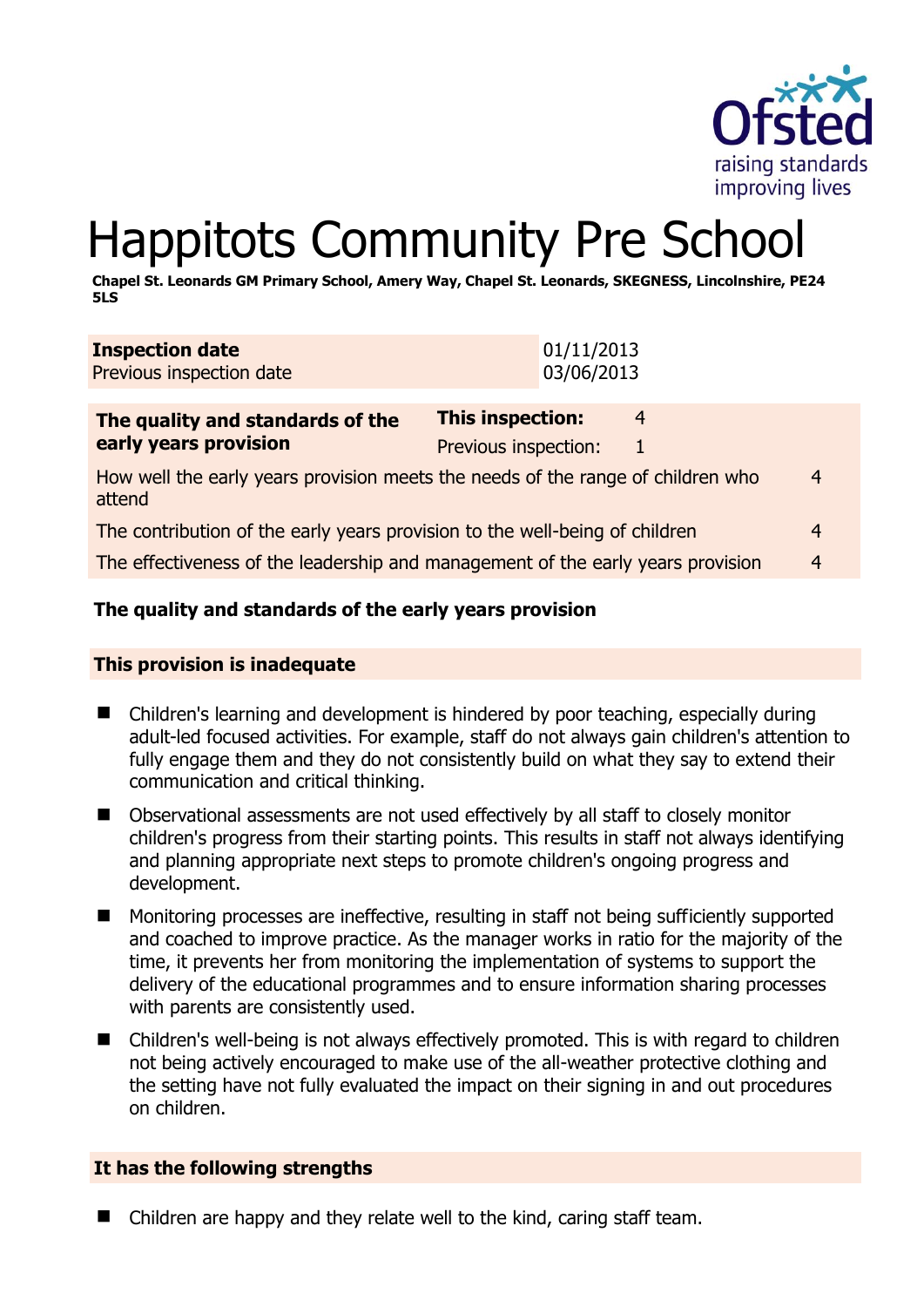# **Information about this inspection**

Inspections of registered early years provision are:

- $\bullet$  scheduled at least once in every inspection cycle the current cycle ends on 31 July 2016
- scheduled more frequently where Ofsted identifies a need to do so, for example where provision was previously judged inadequate
- **•** brought forward in the inspection cycle where Ofsted has received information that suggests the provision may not be meeting the legal requirements of the Early Years Foundation Stage or where assessment of the provision identifies a need for early inspection
- **•** prioritised where we have received information that the provision is not meeting the requirements of the Early Years Foundation Stage and which suggests children may not be safe
- scheduled at the completion of an investigation into failure to comply with the requirements of the Early Years Foundation Stage.

The provision is also registered on the compulsory part of the Childcare Register. This report includes a judgment about compliance with the requirements of that register.

# **Inspection activities**

 $\blacksquare$ The inspector observed activities and care practices within the main playroom and outside area.

The inspector spoke with children and staff throughout the inspection and she held

- a meeting with the senior nursery manager and spoke with the operational manager.
- $\blacksquare$ The inspector took into account the views of parents and carers spoken to during the inspection.

The inspector looked at relevant documentation including observational

- assessments, policies, the self-evaluation and information used to assess the suitability of staff.
- The inspector completed a joint observation with the senior nursery manager.

**Inspector**  Melanie Arnold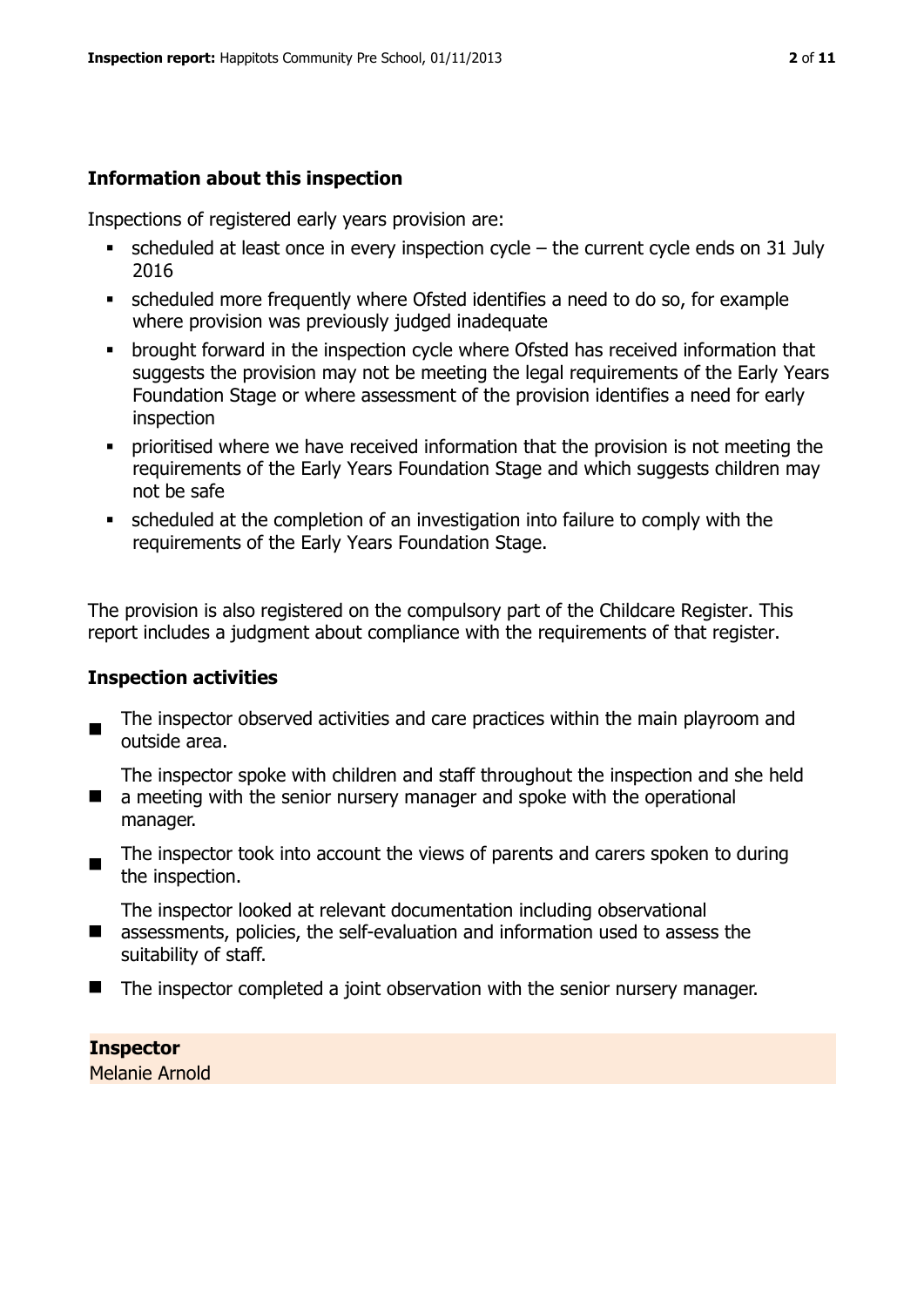#### **Full Report**

#### **Information about the setting**

Happitots Community Pre-School was registered in 2010 and is on the Early Years Register and the compulsory part of the Childcare Register. It operates from a children's centre on the grounds of Chapel St Leonards Primary School, Chapel St Leonards, Lincolnshire. The pre-school serves the local area and is accessible to all children. There is a fully enclosed area available for outdoor play.

The pre-school employs six members of staff and a senior nursery manager. Of these, the senior nursery manager holds a Foundation Degree in Early Years, the manager holds an appropriate early years qualification at level 4, three staff hold qualifications at level 3 and two at level 2. The pre-school opens Monday to Friday term time only. Sessions are from 9.15am until 3.15pm and children attend for a variety of sessions. There are currently 65 children attending who are in the early years age group. The pre-school provides funded early education for two-, three- and four-year-old children.

#### **What the setting needs to do to improve further**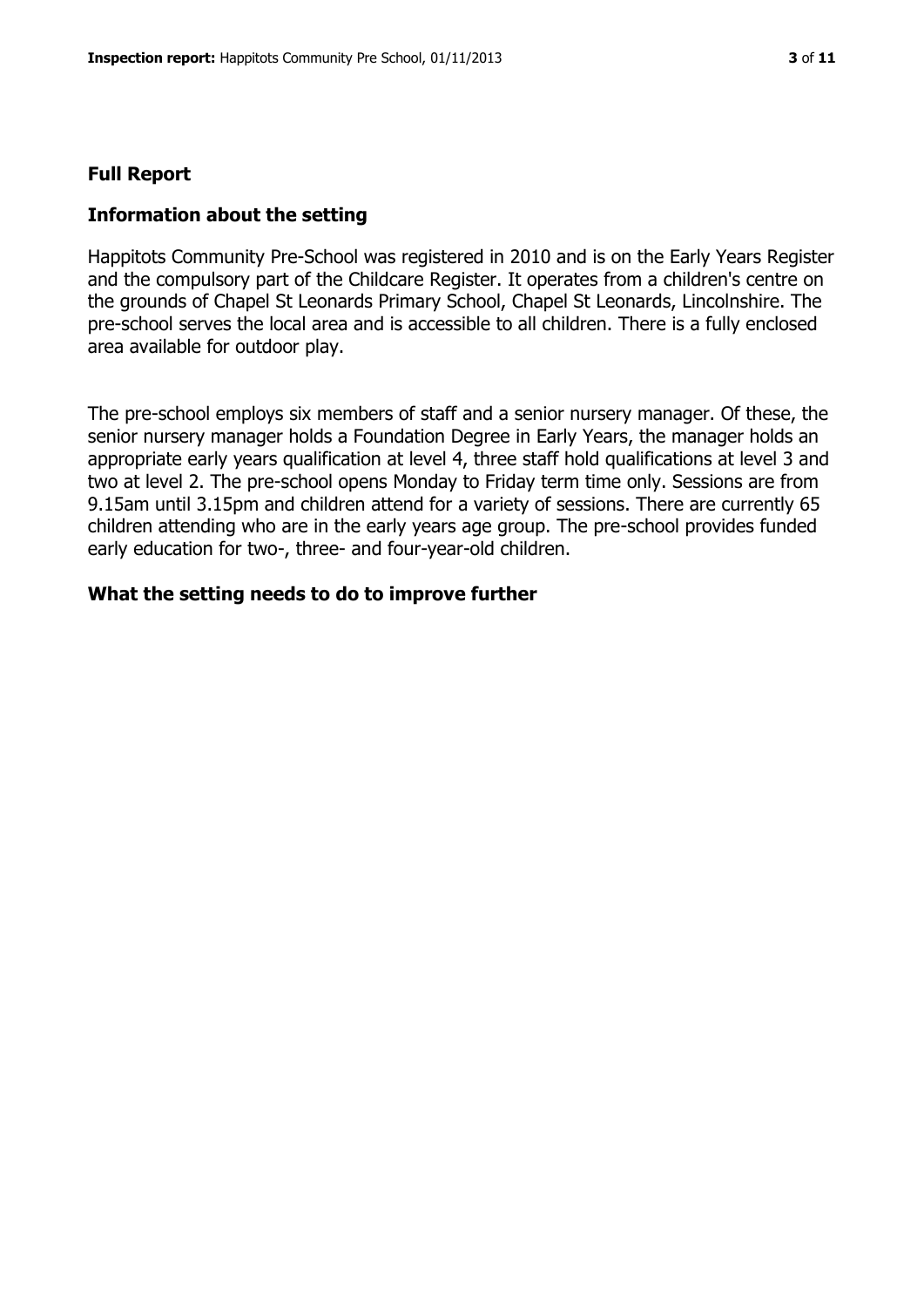#### **To meet the requirements of the Early Years Foundation Stage the provider must:**

- ensure staff use effective teaching strategies to create purposeful learning experiences which engage and challenge all children, with specific regard to ensuring children's attention is always gained during large group activities so that they are actively listening and can respond appropriately as they learn
- ensure staff fully consider the individual needs and stage of development of each child when planning small group time activities so that they: effectively differentiate the activity; spend equal amounts of time focusing on each child to support their ongoing development; and build on what children say to extend their communication and critical thinking skills
- ensure staff consistently and accurately assess children's progress from their starting points and use this information to more effectively plan purposeful future learning experiences for each child so that they make good progress
- ensure staff are more effectively monitored, coached and mentored through supervision to identify weaker practice with regard to teaching so that targeted support and training is provided to develop staff's skills
- $\blacksquare$  ensure practices are more effectively monitored throughout the setting to identify inconsistencies with; the delivery of the educational programmes; and the processes used to keep parents informed of their children's care and learning.

# **To further improve the quality of the early years provision the provider should:**

- encourage children to more consistently use the all-weather protective clothing and boots when engaging in wet and messy outdoor activities to fully protect their wellbeing
- examine the effectiveness of getting parents and/or carers to physically sign their children in and out of the setting, to fully evaluate whether this is causing any unnecessarily delays in the collection of children and the impact of this on their wellbeing.

# **Inspection judgements**

**How well the early years provision meets the needs of the range of children who attend**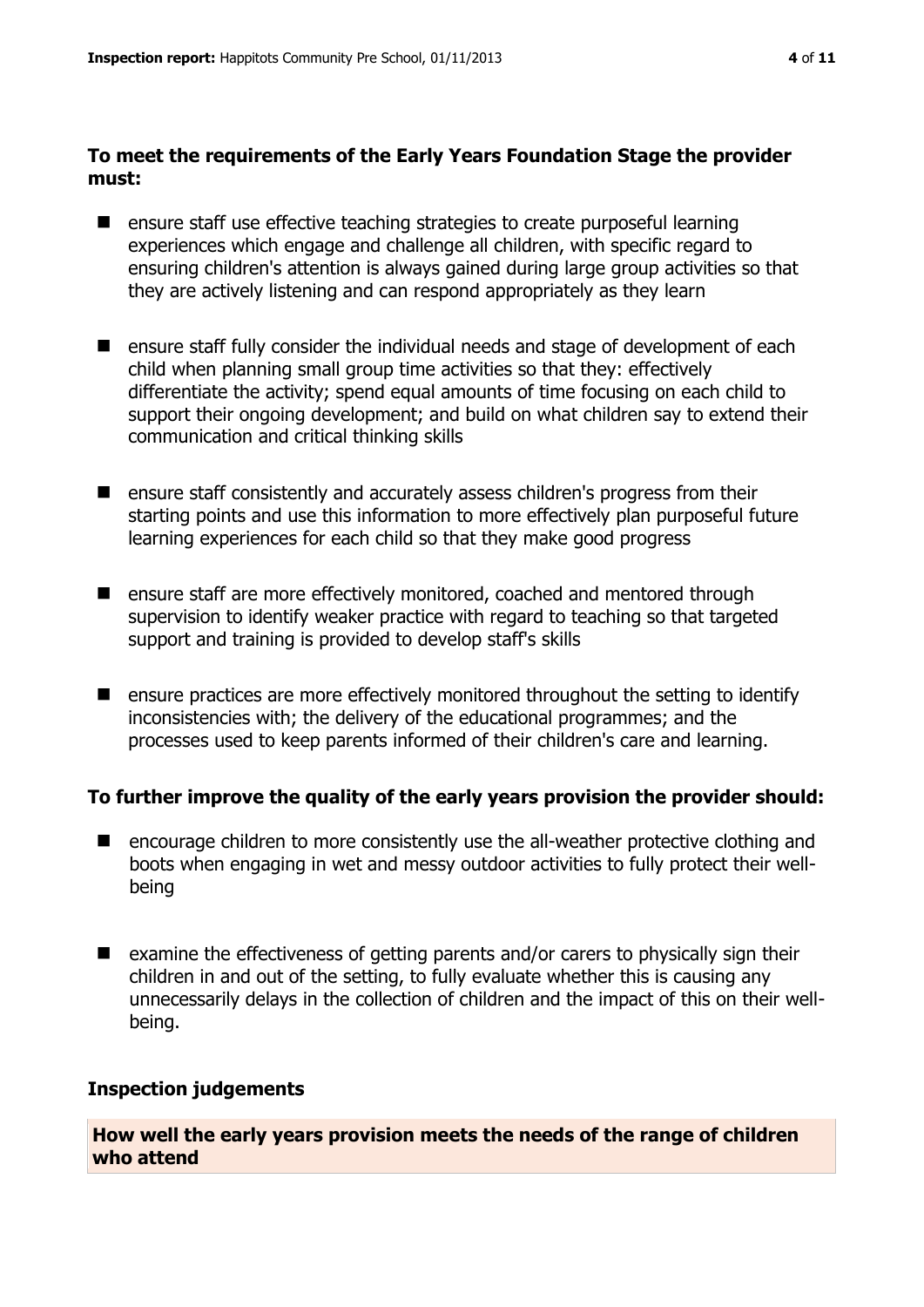Children's learning and development is ineffectively promoted because teaching is inconsistent and poor. Although children have fun in the well-resourced indoor and outdoor environments, adult-led activities are poorly planned by some staff. This is because observational assessments are not used consistently by all staff to assess children's progress from their starting points. They are also not used to identify and plan purposeful next steps to support individual children's ongoing progress and development. Although clear information sharing processes are in place to encourage parents to become actively involved in their children's learning and development, these are inconsistently implemented. This limits the effectiveness of working in partnership with parents to support children's progress.

During small group activities staff do not consistently differentiate activities or spend equal amounts of time focusing on all children to support each child's development and inclusion through purposeful play experiences. They also do not always build on what children say to extend their language and critical thinking skills. During larger group adult-led activities, staff do not always gain children's interest and focus at the start of the activity. This results in the majority of children not actively engaging, listening or responding. It also results in the slight deterioration of children's behaviour. Teaching, specifically during adult-led activities is consistently poor. This results in the majority of children's learning being ineffective, leading to them being inadequately prepared for school.

When children engage in free-play activities their learning is more appropriately supported as staff engage in their chosen play. Children enjoy digging in the mud, sand and pebbles outside. This enables them to explore resources which are linked to the environment in which they live. Activities are set out for children to access inside and staff allow children to use these as they wish. For example, two children request to move the number stencils to the floor. The member of staff allows them to do this. She then encourages them to identify the numbers as they make a number line, which they then count in sequence. Children explore their creativity as they use a range of media and materials. They cut and glue paper as they make pumpkins. However, due to the inconsistencies in teaching, children's learning and development is not adequately promoted overall.

#### **The contribution of the early years provision to the well-being of children**

Children are happy and settled. They relate well to staff, showing secure attachments to them. This is because staff gather some clear initial information from parents, which enables them to meet children's care needs. As children get older they begin to develop their social skills as they begin to play more cooperatively with their peers. Staff use positive strategies to manage and promote children's good behaviour and this is mainly effective. When children's behaviour begins to decline slightly, this is down to ineffective teaching which results in children not being stimulated appropriately.

Children remain healthy and safe through appropriate practices, which they learn to adopt during the daily routine. For example, children develop independence with their health and self-care skills and they show awareness of some good practices when they advise their peers they now must dry their hands after washing them. Children engage in lots of outdoor play opportunities, which encourage them to be active. However, the educational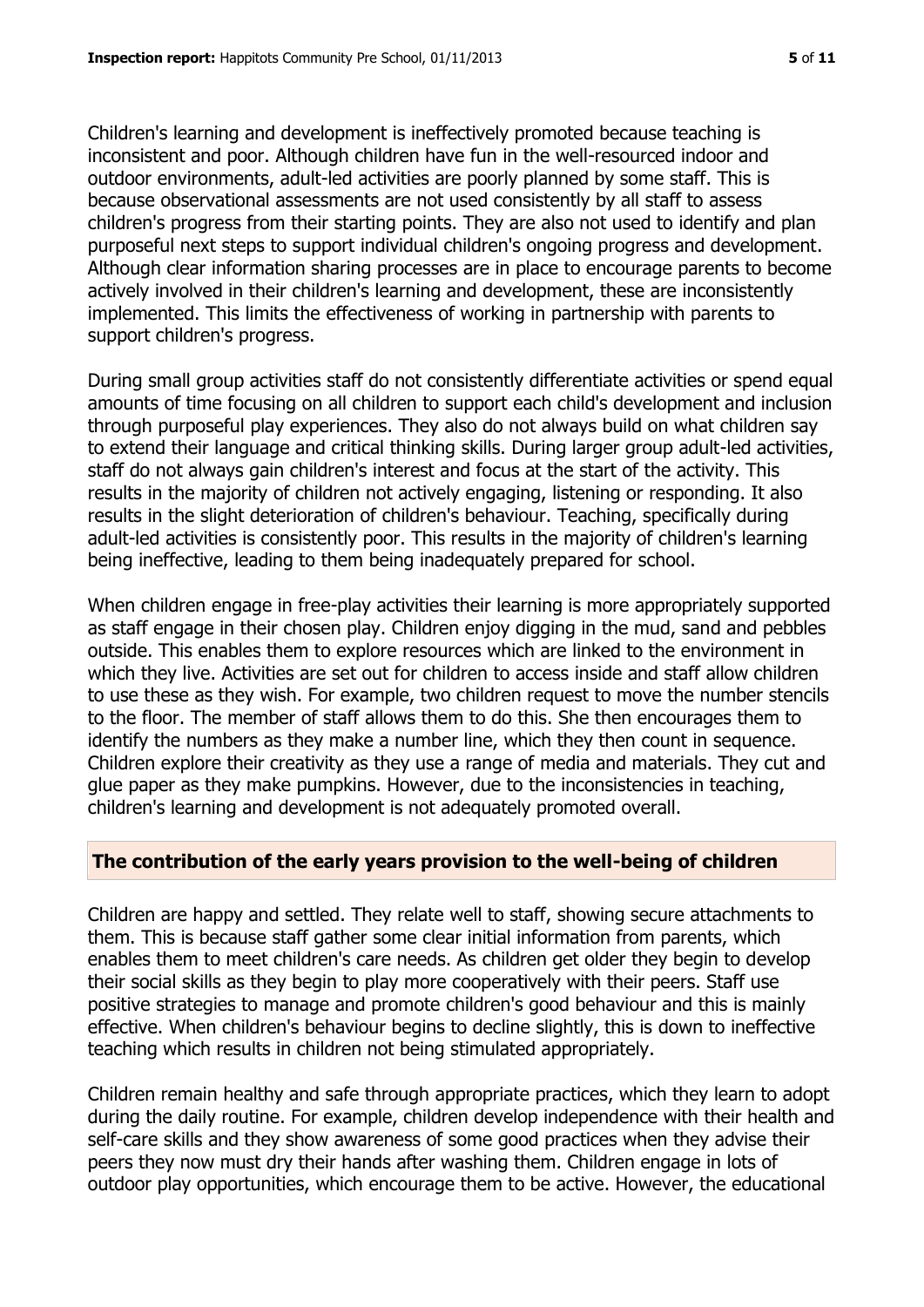programmes to support children's progress within all areas of learning are ineffective. This results in children not making sufficient progress within the prime areas of learning. For example, when a member of staff observes children building with the bricks, younger children show little awareness of turn taking and sharing. The member of staff does not identify this as an area to further support their development in. When children engage in messy and wet play experiences outside, they are not always actively encouraged to wear the all-weather protective clothing and boots to fully ensure their well-being is maintained. Children play safely and their awareness of safety issues is adequately promoted through their play and through some appropriate discussions.

The setting has transition arrangements in place to support children's move to school. Children's new class teachers are invited into the setting to observe the child in an environment which is familiar to them. This enables the practitioner to assess the child, while the child gets to know their new teacher. This helps children to feel emotionally ready for the next step in their learning of starting school.

#### **The effectiveness of the leadership and management of the early years provision**

The setting is not meeting all of the statutory requirements of the Early Years Foundation Stage. While the safeguarding and welfare requirements are adequately met through the implementation of suitable policies and procedures, the learning and development requirements are not being suitably met. Although the management team are aware of their roles and responsibilities, the day-to-day manager of the setting is provided with very little time to effectively monitor the setting. This is because she works in ratio, focusing on supporting children's development for the majority of her time. This helps to ensure that adult to child ratios are maintained and staff are deployed to make sure children are appropriately supervised. While the manager demonstrates some good teaching skills, she is unable to effectively support and coach her staff. This is because weaknesses within the educational programmes have not been identified through effective monitoring. Although supervisions of staff are undertaken, these are ineffective as they have not identified the poor teaching skills demonstrated by staff, mainly during adult-led activities. Inconsistencies with the use of observational assessments and the use of sharing bags to support the continual exchange of information between the setting and home have also not been identified. This results in staff not being supported to develop their skills through effective role modelling, coaching and mentoring. Everyone is involved in the process of self-evaluation and they are all committed to the continued development of the setting. However, significant targets requiring further development to support the effective delivery of the learning and development requirements have not been identified, resulting in children receiving inadequate learning experiences.

Children are cared for by a qualified staff team, whose suitability has been assessed through the setting's secure recruitment and vetting procedures. This inspection took place following a recent concern relating to a child getting out of the setting and being found unsupervised in the front garden area. The setting immediately completed their own investigation into this incident and found that a number of contributing factors which occurred on this particular day, led to the child being able to walk out of the main door.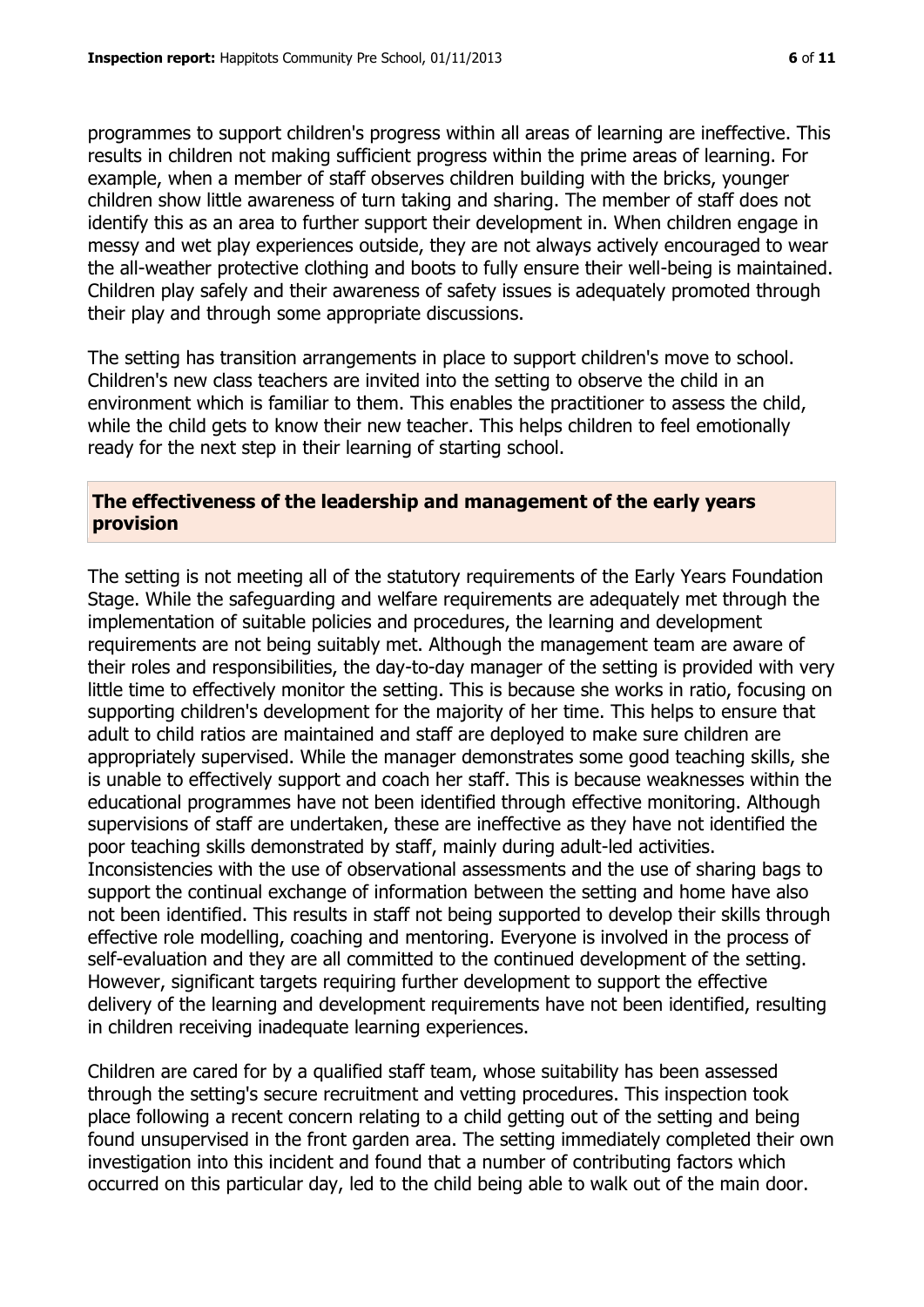They have taken action to ensure this does not happen again. The main internal door to the room is now kept securely closed at collection and drop off time. A member of staff monitors this door, only allowing three parents into the secure gated area within the playroom at any one time to collect or drop off their children. This ensures children are more closely supervised to ensure they leave the setting with an authorised person. This minimises the risk of any child getting out of the setting unsupervised. However, as the setting get parents to physically sign their children in and out of the setting before they allow them to move to the gate to be collected, they have yet to fully monitor the impact of this on children's well-being. This is with regard to some children sometimes seeing their parent but not being allowed to immediately go to them or not seeing their parent as they have to wait for a longer period of time until they are allowed into the setting. This is leading to some children becoming slightly distressed during this time. Risk assessments are used to identify and minimise hazards and staff have a good understanding of child protection procedures, which helps to protect children from potential harm.

Partnership working with other providers and parents is adequate. Parents receive some good information through notice board displays and they mainly make positive comments about the setting and the standards of care and learning their children receive.

# **The Childcare Register**

The requirements for the compulsory part of the Childcare Register are **Met**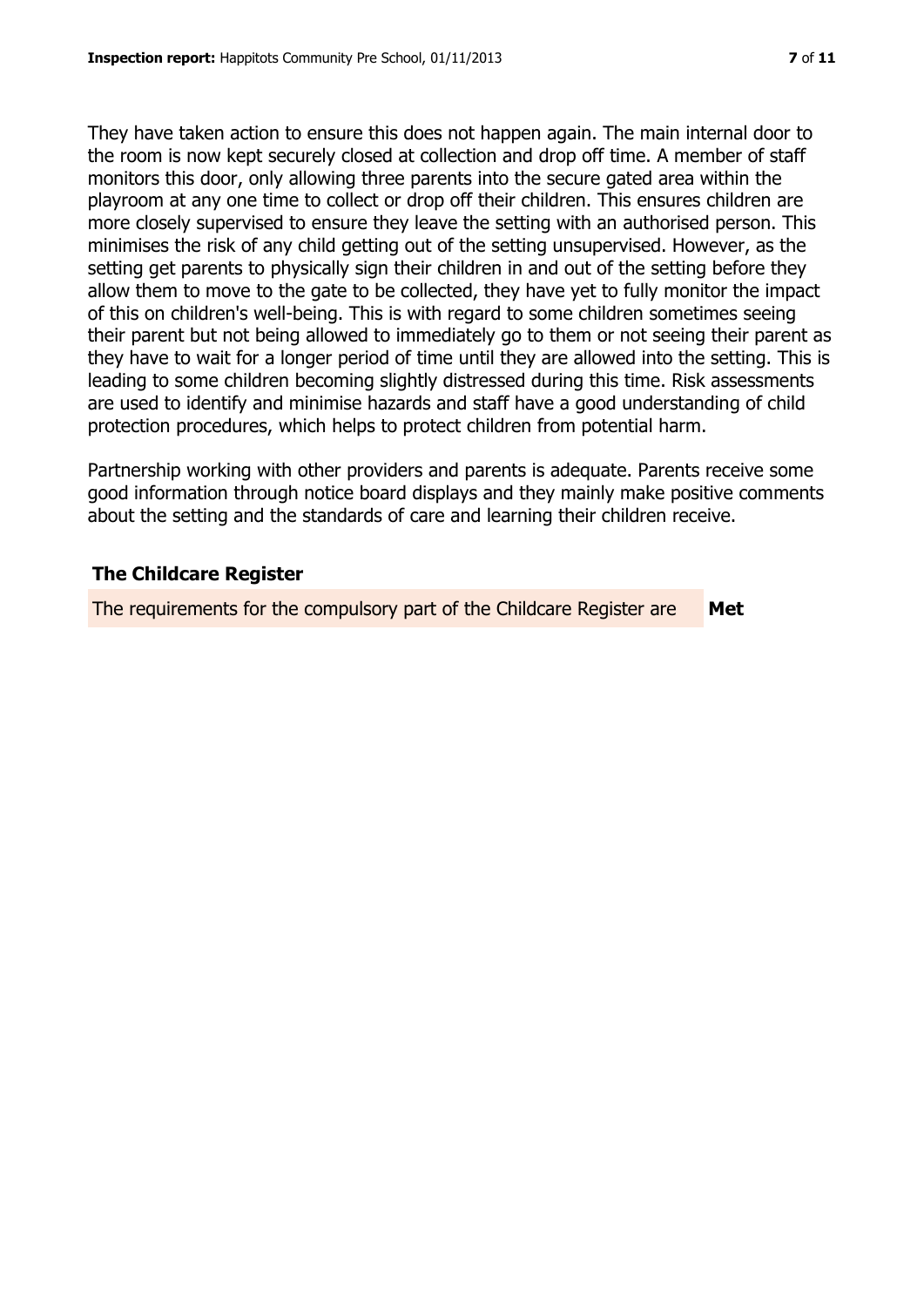# **What inspection judgements mean**

# **Registered early years provision**

| Grade   | <b>Judgement</b> | <b>Description</b>                                                                                                                                                                                                                                                                                                                                                                 |
|---------|------------------|------------------------------------------------------------------------------------------------------------------------------------------------------------------------------------------------------------------------------------------------------------------------------------------------------------------------------------------------------------------------------------|
| Grade 1 | Outstanding      | Outstanding provision is highly effective in meeting the needs<br>of all children exceptionally well. This ensures that children are<br>very well prepared for the next stage of their learning.                                                                                                                                                                                   |
| Grade 2 | Good             | Good provision is effective in delivering provision that meets<br>the needs of all children well. This ensures children are ready<br>for the next stage of their learning.                                                                                                                                                                                                         |
| Grade 3 | Satisfactory     | Satisfactory provision is performing less well than expectations<br>in one or more of the key areas. It requires improvement in<br>order to be good.                                                                                                                                                                                                                               |
| Grade 4 | Inadequate       | Provision that is inadequate requires significant improvement<br>and/or enforcement action. The provision is failing to give<br>children an acceptable standard of early years education and/or<br>is not meeting the safeguarding and welfare requirements of<br>the Early Years Foundation Stage. It will be inspected again<br>within 12 months of the date of this inspection. |
| Met     |                  | The provision has no children on roll. The inspection judgement<br>is that the provider continues to meet the requirements for<br>registration.                                                                                                                                                                                                                                    |
| Not met |                  | The provision has no children on roll. The inspection judgement<br>is that the provider does not meet the requirements for<br>registration.                                                                                                                                                                                                                                        |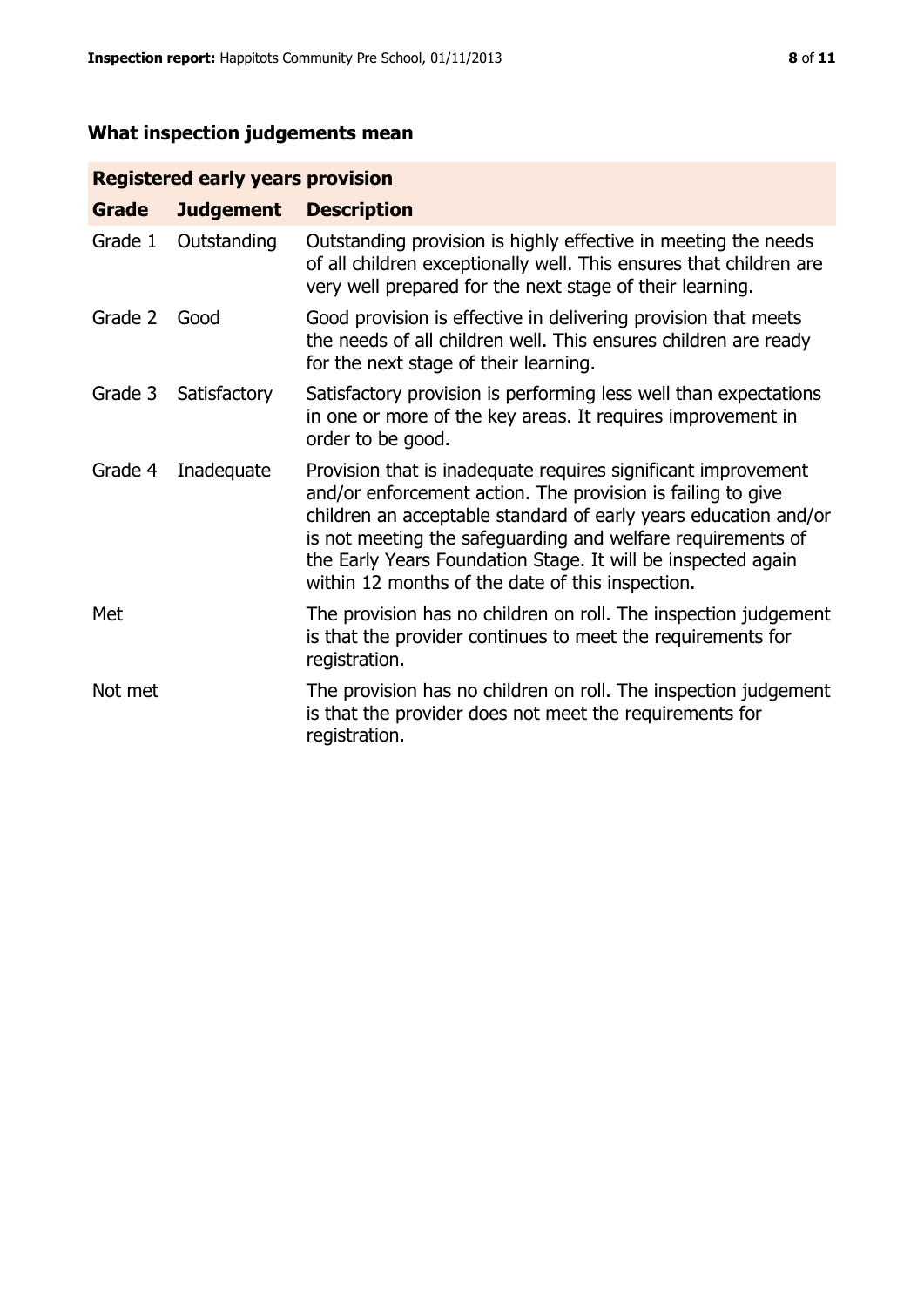#### **Inspection**

This inspection was carried out by Ofsted under sections 49 and 50 of the Childcare Act 2006 on the quality and standards of provision that is registered on the Early Years Register. The registered person must ensure that this provision complies with the statutory framework for children's learning, development and care, known as the Early Years Foundation Stage.

# **Setting details**

| Unique reference number            | EY404904                     |  |
|------------------------------------|------------------------------|--|
| <b>Local authority</b>             | Lincolnshire                 |  |
| <b>Inspection number</b>           | 939779                       |  |
| <b>Type of provision</b>           |                              |  |
| <b>Registration category</b>       | Childcare - Non-Domestic     |  |
| Age range of children              | $0 - 8$                      |  |
| <b>Total number of places</b>      | 38                           |  |
| Number of children on roll         | 65                           |  |
| <b>Name of provider</b>            | Pre-School Learning Alliance |  |
| <b>Date of previous inspection</b> | 03/06/2013                   |  |
| <b>Telephone number</b>            | 01754 875186                 |  |

Any complaints about the inspection or the report should be made following the procedures set out in the guidance *'Complaints procedure: raising concerns and making complaints* about Ofsted', which is available from Ofsted's website: www.ofsted.gov.uk. If you would like Ofsted to send you a copy of the guidance, please telephone 0300 123 4234, or email enquiries@ofsted.gov.uk.

# **Type of provision**

For the purposes of this inspection the following definitions apply:

Full-time provision is that which operates for more than three hours. These are usually known as nurseries, nursery schools and pre-schools and must deliver the Early Years Foundation Stage. They are registered on the Early Years Register and pay the higher fee for registration.

Sessional provision operates for more than two hours but does not exceed three hours in any one day. These are usually known as pre-schools, kindergartens or nursery schools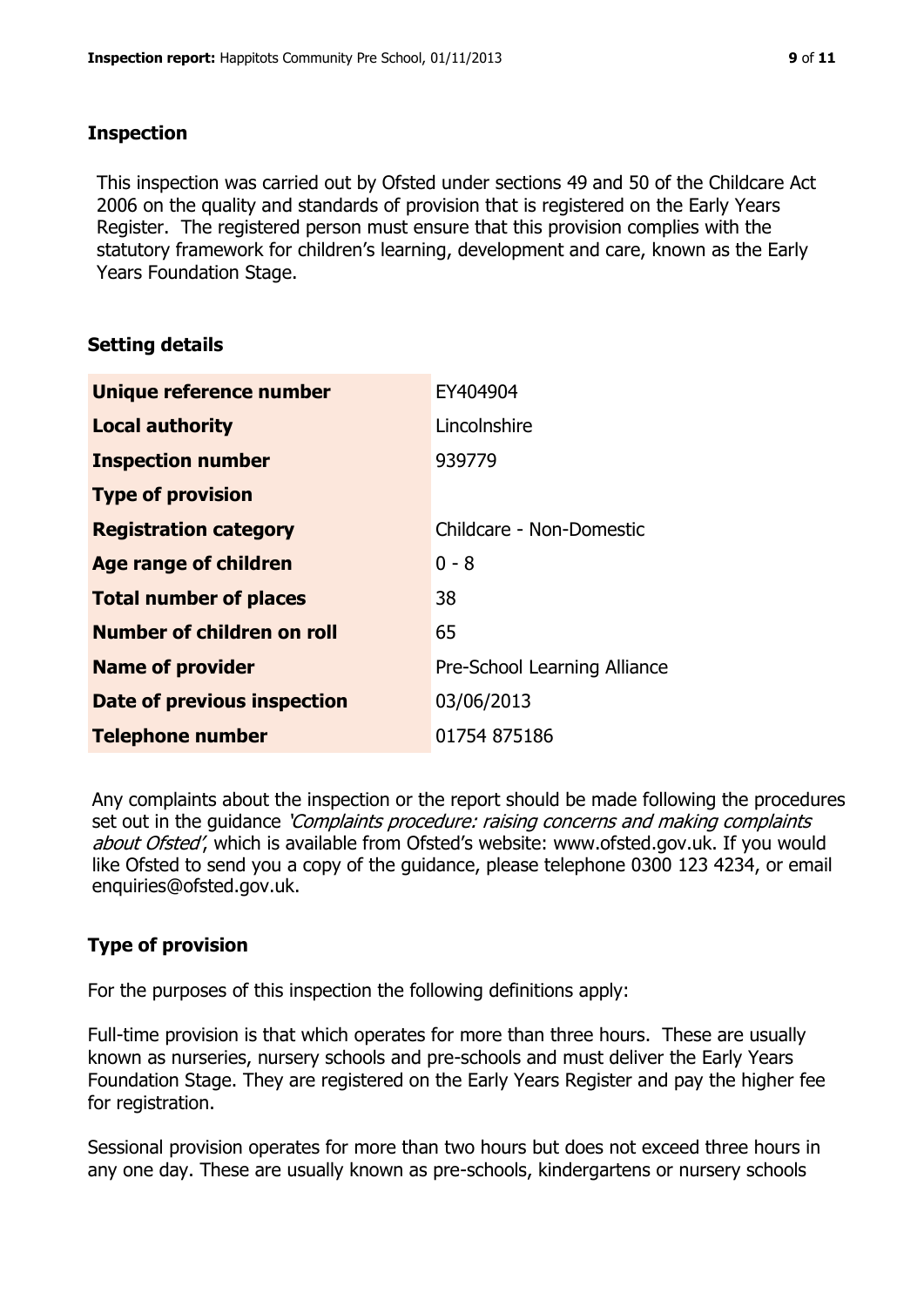and must deliver the Early Years Foundation Stage. They are registered on the Early Years Register and pay the lower fee for registration.

Childminders care for one or more children where individual children attend for a period of more than two hours in any one day. They operate from domestic premises, which are usually the childminder's own home. They are registered on the Early Years Register and must deliver the Early Years Foundation Stage.

Out of school provision may be sessional or full-time provision and is delivered before or after school and/or in the summer holidays. They are registered on the Early Years Register and must deliver the Early Years Foundation Stage. Where children receive their Early Years Foundation Stage in school these providers do not have to deliver the learning and development requirements in full but should complement the experiences children receive in school.